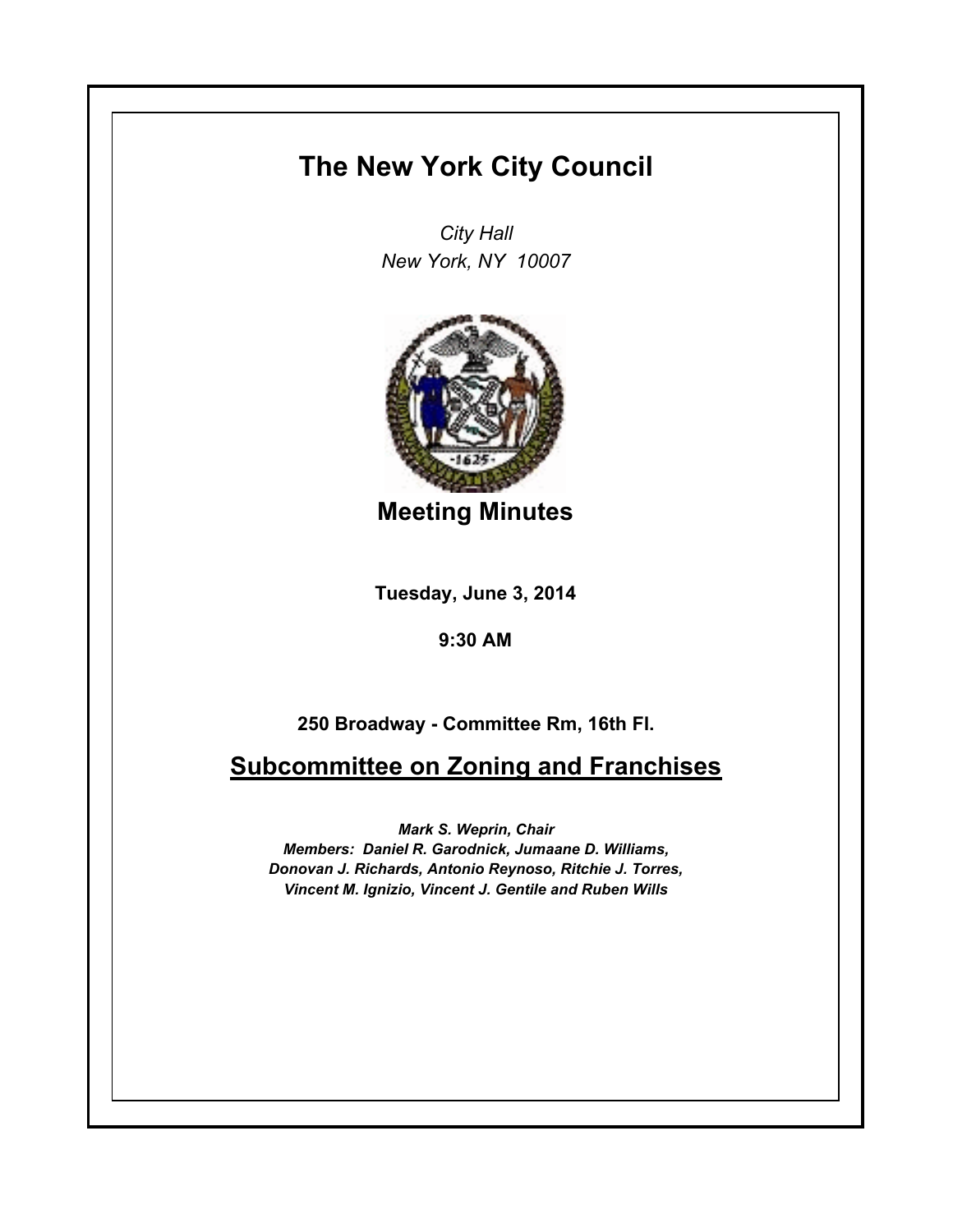| Roll Call                                                                                                                                                                                                                                                                                                                                                                                                                                                                                                                                                                                 |                                                                              |                                                                                                                                                                                                                                                                                                                                                                                                                                                                                                                                                                                                                                                                                                                                                  |  |  |  |
|-------------------------------------------------------------------------------------------------------------------------------------------------------------------------------------------------------------------------------------------------------------------------------------------------------------------------------------------------------------------------------------------------------------------------------------------------------------------------------------------------------------------------------------------------------------------------------------------|------------------------------------------------------------------------------|--------------------------------------------------------------------------------------------------------------------------------------------------------------------------------------------------------------------------------------------------------------------------------------------------------------------------------------------------------------------------------------------------------------------------------------------------------------------------------------------------------------------------------------------------------------------------------------------------------------------------------------------------------------------------------------------------------------------------------------------------|--|--|--|
|                                                                                                                                                                                                                                                                                                                                                                                                                                                                                                                                                                                           | Present: Weprin, Garodnick, Williams, Richards, Reynoso, Ignizio and Gentile |                                                                                                                                                                                                                                                                                                                                                                                                                                                                                                                                                                                                                                                                                                                                                  |  |  |  |
|                                                                                                                                                                                                                                                                                                                                                                                                                                                                                                                                                                                           | <b>Absent: Torres and Wills</b>                                              |                                                                                                                                                                                                                                                                                                                                                                                                                                                                                                                                                                                                                                                                                                                                                  |  |  |  |
|                                                                                                                                                                                                                                                                                                                                                                                                                                                                                                                                                                                           |                                                                              | Other Council Members Attending: Greenfield                                                                                                                                                                                                                                                                                                                                                                                                                                                                                                                                                                                                                                                                                                      |  |  |  |
| LU 0061-2014                                                                                                                                                                                                                                                                                                                                                                                                                                                                                                                                                                              | Attachments:                                                                 | Application no. 20085578 TCM, pursuant to §20-226 of the<br>Administrative Code of the City of New York, concerning the<br>petition of 7 Washington Lane Corp., d/b/a Xai Xai, for a revocable<br>consent to establish, maintain and operate an unenclosed sidewalk<br>café located at 369 West 51st Street, Borough of Manhattan,<br>Community District 4, Council District 3. This application is subject<br>to review and action by the Land Use Committee only if called-up<br>by vote of the Council pursuant to Rule 11.20b of the Council and<br>§20-226(e) of the New York City Administrative Code.<br>Land Use Calendar - Week of May 19, 2014 - May 23, 2014, Land Use<br>Calendar - June 9, 2014, Hearing Transcript - Zoning 6/3/14 |  |  |  |
|                                                                                                                                                                                                                                                                                                                                                                                                                                                                                                                                                                                           | This Land Use Application was Hearing Held by Committee                      |                                                                                                                                                                                                                                                                                                                                                                                                                                                                                                                                                                                                                                                                                                                                                  |  |  |  |
|                                                                                                                                                                                                                                                                                                                                                                                                                                                                                                                                                                                           | Attachments:                                                                 | Land Use Calendar - Week of May 19, 2014 - May 23, 2014, Land Use<br>Calendar - June 9, 2014, Hearing Transcript - Zoning 6/3/14                                                                                                                                                                                                                                                                                                                                                                                                                                                                                                                                                                                                                 |  |  |  |
| A motion was made that this Land Use Application be Approved by Subcommittee<br>approved by Roll Call.                                                                                                                                                                                                                                                                                                                                                                                                                                                                                    |                                                                              |                                                                                                                                                                                                                                                                                                                                                                                                                                                                                                                                                                                                                                                                                                                                                  |  |  |  |
| Affirmative: 7 -                                                                                                                                                                                                                                                                                                                                                                                                                                                                                                                                                                          |                                                                              |                                                                                                                                                                                                                                                                                                                                                                                                                                                                                                                                                                                                                                                                                                                                                  |  |  |  |
|                                                                                                                                                                                                                                                                                                                                                                                                                                                                                                                                                                                           | Absent: $2 -$                                                                | Weprin, Garodnick, Williams, Richards, Reynoso, Ignizio and Gentile<br><b>Torres and Wills</b>                                                                                                                                                                                                                                                                                                                                                                                                                                                                                                                                                                                                                                                   |  |  |  |
| LU 0062-2014<br>Application No. C 140181 ZMM submitted by NYC Department of<br><b>Housing Preservation and Development pursuant to Sections</b><br>197-c and 201 of the New York City Charter for an amendment of<br>the Zoning Map, Section No. 8c, changing from an R8 District to an<br>R8A District, changing from an R8A District to an R9 District,<br>changing from an M1-5 District to an R9 District, in an area<br>generally bounded by West 51st and West 53rd Streets and 10th<br>and 11th Avenues, Borough of Manhattan, Community District 4,<br><b>Council District 3.</b> |                                                                              |                                                                                                                                                                                                                                                                                                                                                                                                                                                                                                                                                                                                                                                                                                                                                  |  |  |  |
|                                                                                                                                                                                                                                                                                                                                                                                                                                                                                                                                                                                           | Attachments:                                                                 | Land Use Calendar - Week of May 19, 2014 - May 23, 2014, Hearing                                                                                                                                                                                                                                                                                                                                                                                                                                                                                                                                                                                                                                                                                 |  |  |  |
|                                                                                                                                                                                                                                                                                                                                                                                                                                                                                                                                                                                           |                                                                              | Transcript - Zoning 6/3/14<br>This Land Use Application was Hearing Held by Committee                                                                                                                                                                                                                                                                                                                                                                                                                                                                                                                                                                                                                                                            |  |  |  |
|                                                                                                                                                                                                                                                                                                                                                                                                                                                                                                                                                                                           | Attachments:                                                                 | Land Use Calendar - Week of May 19, 2014 - May 23, 2014, Hearing<br>Transcript - Zoning 6/3/14                                                                                                                                                                                                                                                                                                                                                                                                                                                                                                                                                                                                                                                   |  |  |  |
|                                                                                                                                                                                                                                                                                                                                                                                                                                                                                                                                                                                           |                                                                              | This Land Use Application was Laid Over by Subcommittee                                                                                                                                                                                                                                                                                                                                                                                                                                                                                                                                                                                                                                                                                          |  |  |  |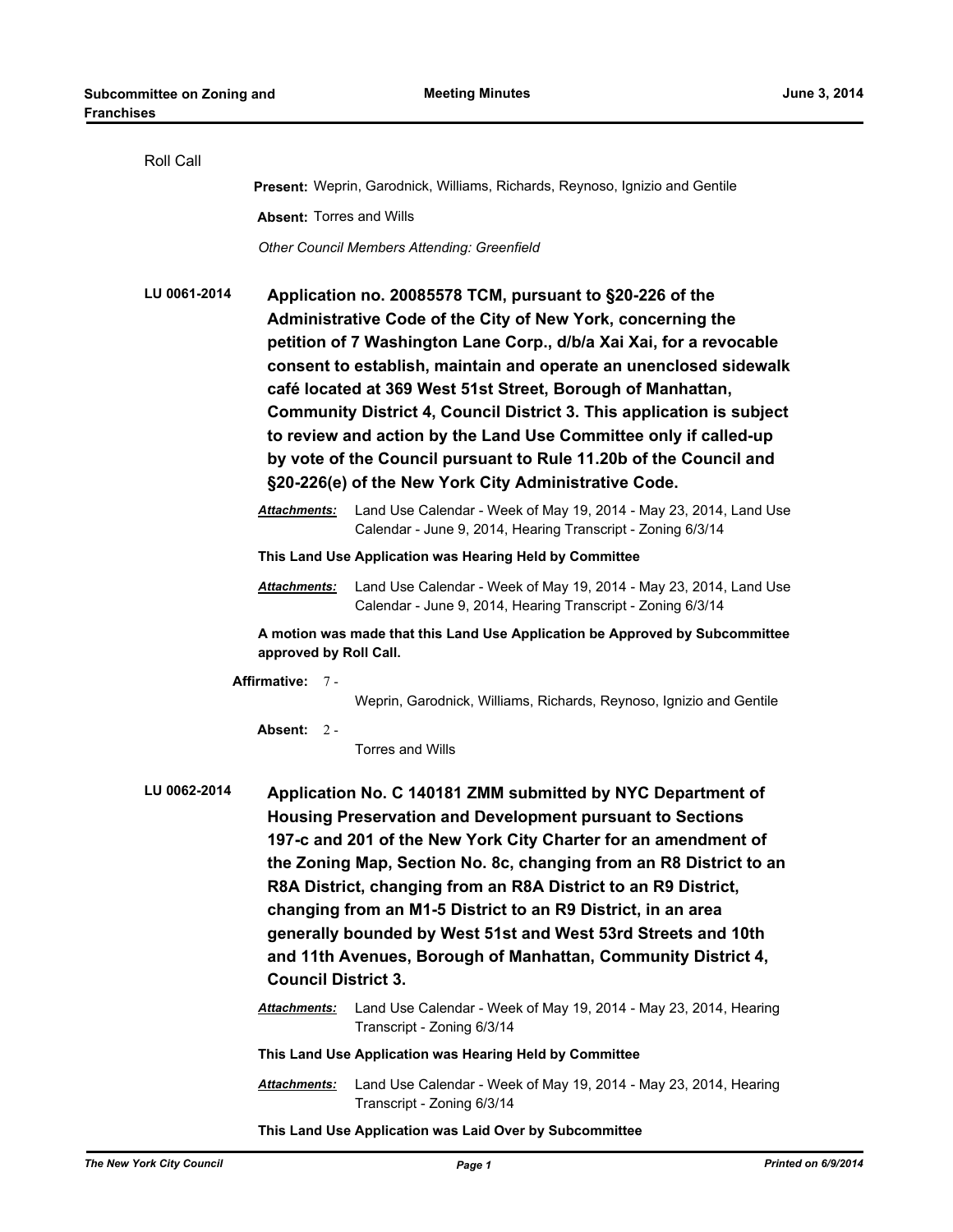| LU 0063-2014 | Application No. N 140182 ZRM submitted by NYC Department of<br>Housing Preservation and Development pursuant to Section 201 of<br>the New York City Charter, for an amendment of the Zoning<br>Resolution of the City of New York, relating to Article IX, Chapter 6<br>(Special Clinton District) and Appendix F concerning regulations in<br>Western Subarea C2 and Inclusionary Housing designated areas<br>within Community District 4, Borough of Manhattan, Community<br><b>Board 4, Council District 3.</b>                                                                                                                                                                                                                                                                                                                                                                      |                                                                                                |  |  |
|--------------|-----------------------------------------------------------------------------------------------------------------------------------------------------------------------------------------------------------------------------------------------------------------------------------------------------------------------------------------------------------------------------------------------------------------------------------------------------------------------------------------------------------------------------------------------------------------------------------------------------------------------------------------------------------------------------------------------------------------------------------------------------------------------------------------------------------------------------------------------------------------------------------------|------------------------------------------------------------------------------------------------|--|--|
|              | <b>Attachments:</b>                                                                                                                                                                                                                                                                                                                                                                                                                                                                                                                                                                                                                                                                                                                                                                                                                                                                     | Land Use Calendar - Week of May 19, 2014 - May 23, 2014, Hearing<br>Transcript - Zoning 6/3/14 |  |  |
|              | This Land Use Application was Hearing Held by Committee                                                                                                                                                                                                                                                                                                                                                                                                                                                                                                                                                                                                                                                                                                                                                                                                                                 |                                                                                                |  |  |
|              | <b>Attachments:</b>                                                                                                                                                                                                                                                                                                                                                                                                                                                                                                                                                                                                                                                                                                                                                                                                                                                                     | Land Use Calendar - Week of May 19, 2014 - May 23, 2014, Hearing<br>Transcript - Zoning 6/3/14 |  |  |
|              | This Land Use Application was Laid Over by Subcommittee                                                                                                                                                                                                                                                                                                                                                                                                                                                                                                                                                                                                                                                                                                                                                                                                                                 |                                                                                                |  |  |
| LU 0064-2014 | Application No. C 140183 ZSM submitted by NYC Department of<br>Housing Preservation and Development and 525 West 52nd Street<br>Property Owner LLC pursuant to Sections 197-c and 201 of the<br>New York City Charter for the grant of special permits pursuant<br>Zoning Resolution Section 74-743(a)(1) and Section 74-743(a)(2), in<br>connection with a proposed mixed use development on property<br>bounded by West 53rd Street, 10th Avenue, West 52nd Street, and<br>11th Avenue, within a Large-Scale General Development, within the<br>Special Clinton District, Borough of Manhattan, Community District<br>4, Council District 3. This application is subject to review and action<br>by the Land Use Committee only if appealed to the Council<br>pursuant to 197-d(b)(2) of the Charter or called up by a vote of the<br>Council pursuant to 197-d(b)(3) of the Charter. |                                                                                                |  |  |
|              | Attachments:                                                                                                                                                                                                                                                                                                                                                                                                                                                                                                                                                                                                                                                                                                                                                                                                                                                                            | Land Use Calendar - Week of May 19, 2014 - May 23, 2014, Hearing<br>Transcript - Zoning 6/3/14 |  |  |
|              | This Land Use Application was Hearing Held by Committee                                                                                                                                                                                                                                                                                                                                                                                                                                                                                                                                                                                                                                                                                                                                                                                                                                 |                                                                                                |  |  |
|              | <b>Attachments:</b>                                                                                                                                                                                                                                                                                                                                                                                                                                                                                                                                                                                                                                                                                                                                                                                                                                                                     | Land Use Calendar - Week of May 19, 2014 - May 23, 2014, Hearing<br>Transcript - Zoning 6/3/14 |  |  |

**This Land Use Application was Laid Over by Subcommittee**